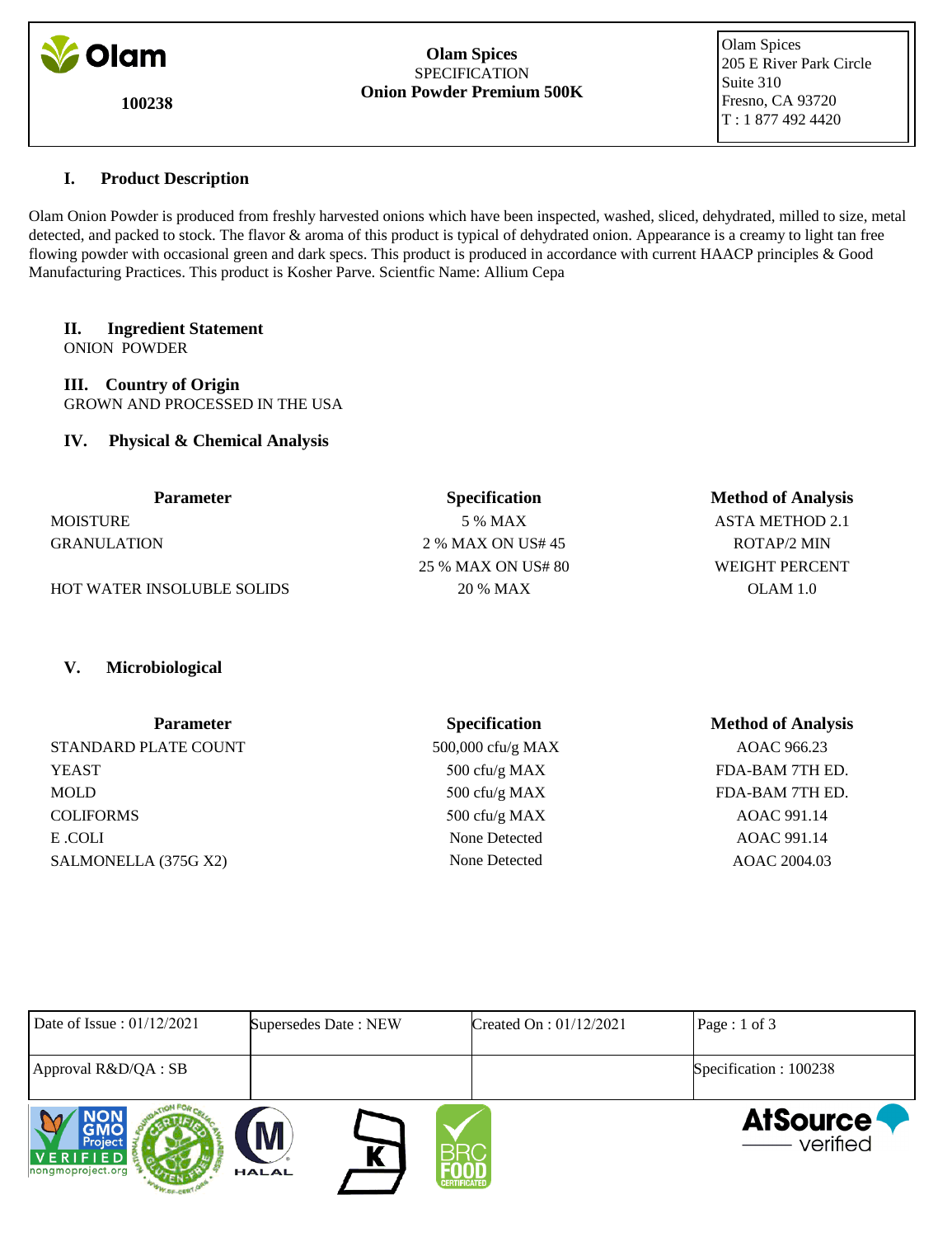

**100238**

#### **Olam Spices** SPECIFICATION **Onion Powder Premium 500K**

 Olam Spices 205 E River Park Circle Suite 310 Fresno, CA 93720 T : 1 877 492 4420

# **VI. Nutritional Composition**

| <b>NUTRIENT</b>      | <b>Per 100g</b>   |
|----------------------|-------------------|
| <b>MOISTURE</b>      | 3.5 g             |
| <b>ENERGY</b>        | 333 kcal          |
| <b>PROTEIN</b>       | 9.2 g             |
| <b>TOTAL FAT</b>     | 0.4 g             |
| <b>SATURATED FAT</b> | 0.1 <sub>g</sub>  |
| <b>TRANS FAT</b>     | 0 <sub>g</sub>    |
| CHOLESTEROL          | 0 <sub>mg</sub>   |
| TOTAL CARBOHYDRATE   | 83.8 g            |
| <b>DIETARY FIBER</b> | 10.6 <sub>g</sub> |
| <b>SUGARS</b>        | 4.8 g             |
| <b>ADDED SUGAR</b>   | 0 g               |
| ASH                  | 3.2 g             |
| <b>SODIUM</b>        | $112$ mg          |
| <b>CALCIUM</b>       | 133 mg            |
| <b>IRON</b>          | $2.1 \text{ mg}$  |
| <b>POTASSIUM</b>     | 977 mg            |
| <b>VITAMIND</b>      | $0 \text{ mcg}$   |

 Values provided are calculated from analytical data. This information is presented in good faith as typical. Due to variability from growing region, weather, and processing, exact nutritional values will vary from lot to lot.

# **VII. Container Code & Traceability**

 Olam standard lot number format is a 10-digit code which groups product for each batch or twenty-four hour production period. All lot numbers are fully traceable though our electronic database system.

Lot # 5217003004

 5217 is the Julian date code for August 5th 2015. 5 refers to the year 2015 & 217 refers to the 217th day of that year. 003004 is the production facility and batch number

# **VIII. Container Storage / Shelf Life**

 The recommended maximum shelf life of this product is 24 months for all packaging except drums, 36 months maximum shelf life for drums. Best quality if stored below 70F (21C) and below 65% humidity.

| Date of Issue: $01/12/2021$ | Supersedes Date: NEW | Created On : $01/12/2021$ | $\textsf{Page}: 2 \text{ of } 3$ |
|-----------------------------|----------------------|---------------------------|----------------------------------|
| Approval R&D/QA : SB        |                      |                           | Specification: 100238            |